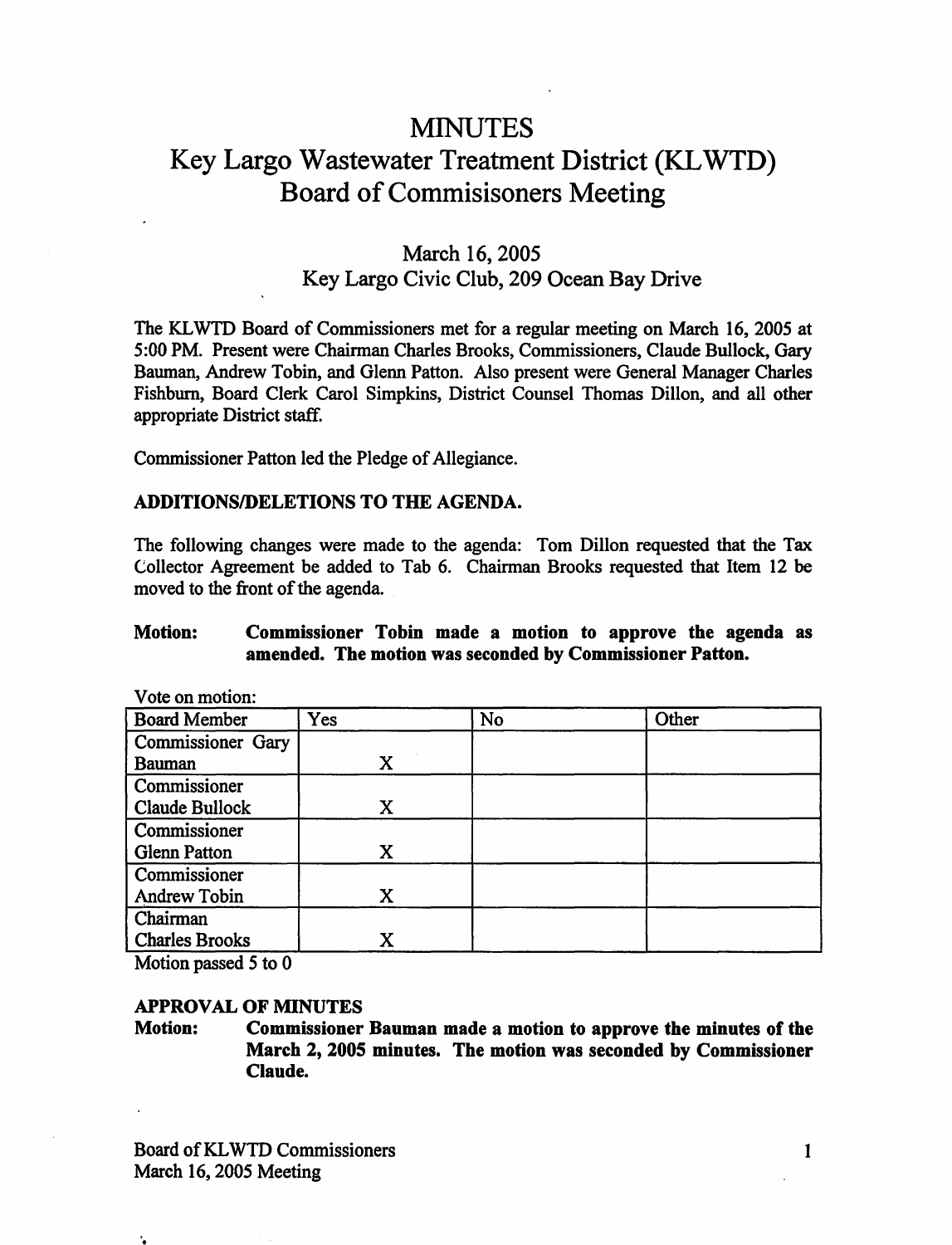الجانبي المسلمين.<br>المناسبة المسلمين المسلمين المسلمين المسلمين.<br>المناسبة المسلمين المسلمين المسلمين المسلمين المسلمين.

a sa kacamatan sa kabupatèn Kabupatèn Bandaré Kabupatèn Kabupatèn Kabupatèn Kabupatèn Kabupatèn Kabupatèn Kali<br>Kabupatèn Kabupatèn Kabupatèn Kabupatèn Kabupatèn Kabupatèn Kabupatèn Kabupatèn Kabupatèn Kabupatèn Kabupatèn مسائلها الأوادات مقطاتها والجارات وسيحكم بالمشرب وشبودان والرازبات وإقبة الداناسو للعصوم الأنجامية فتوقو بالصروعة الله على المحافظة المحافظة المحافظة المحافظة المحافظة المحافظة المحافظة المحافظة المحافظة المحافظة المحافظة المحافظة<br>المحافظة المحافظة المحافظة المحافظة المحافظة المحافظة المحافظة المحافظة المحافظة المحافظة المحافظة المحا

an di kacamatan Kabupatén Ing Kabupatén Propinsi Jawa Propinsi Jawa Propinsi Jawa Propinsi Jawa Propinsi Jawa<br>Pada tahun 1980, Kabupatén Jawa Propinsi Jawa Propinsi Jawa Propinsi Jawa Propinsi Jawa Propinsi Jawa Propinsi  $\label{eq:2} \mathcal{L}_{\text{max}} = \frac{1}{2} \log \left( \frac{1}{2} \log \left( \frac{1}{2} \sum_{\substack{\mathbf{1} \in \mathcal{M} \\ \mathbf{1} \in \mathcal{M} \\ \mathbf{1} \in \mathcal{M} \\ \mathbf{1} \in \mathcal{M}}} \sum_{\substack{\mathbf{1} \in \mathcal{M} \\ \mathbf{1} \in \mathcal{M} \\ \mathbf{1} \in \mathcal{M} \\ \mathbf{1} \in \mathcal{M} \\ \mathbf{1} \in \mathcal{M} \\ \mathbf{1} \in \mathcal{M} \\ \mathbf{1} \in \$ tarix ti uli**oleti**ti vacQ adtibos odsida kini sodigi vvi z<sup>al</sup>di kovi.

**同时,这是我的情况不太** 

ණුවික ස් වෘ**ගුවෙන පරාග**ණු වී වූ කාට බව බව සිටින්නම සංගූහා බව වා සියානුවෙන වා වැඩි Add and the collective control of the performance of the control of the collection of the collection od "Gajolinasy of life composition and said the first of the party of the second for a Low posite square in formation in the more test in the second whose which is N in the adorbanable bratish in matchwa below he is the line above to departure  $\mathcal{L} = \{ \mathbf{v}_1, \mathbf{v}_2, \mathbf{v}_3, \ldots, \mathbf{v}_n \}$  $\chi$  is the second part of model  $2$  such that  $\chi$  is not set  $\eta$  ,  $\chi$  is a second consistent of  $\chi$ **Company Address** dukan sebagai kalip pembiang Unigeratura yang pelepasan bilang antara sebagai kal કારી **ઉદ્દેશ દ**ાનશે તેમ ઉત્તરિક્ષ પ્રકાશો છે. જોઈ સાહિત્યાનું કે પુરુષોની પ્રાપ્ત કરતા હોય તો માટે જીવન પોતાના ક die Orden einhalte der Großen (1935) in Großen (1935) in Gefählt der eine Andergen in dem Strommen und Staar un<br>Seiner auch der Schweizer und der Staatstellen und der auferen der Staatstellen und der Staatstellen aufgeben  $\label{eq:2} \mathcal{L}=\left(\frac{1}{\sqrt{2}}\right)^{2}\frac{1}{\sqrt{2}}\left(\frac{1}{\sqrt{2}}\right)^{2}\frac{1}{\sqrt{2}}\left(\frac{1}{\sqrt{2}}\right)^{2}\frac{1}{\sqrt{2}}\left(\frac{1}{\sqrt{2}}\right)^{2}$ manit all lifts below an our be suchased of the seality manager and the description **South Committee** Addistributed the countries and the Model of Definitional of the Countries of the community of  $(\lambda)$  with a quantum missive can if the first contraction  $\tilde{\lambda}$  and a contribution between  $\tilde{\mu}\tilde{\nu}$ .

and, and we have the boundary of the control of the second and the control of the control A policin is sul anno steriori, filing i de moltos, con si occidenti penna conseguiro dell'aveva chiese 短 contra - Tolyller Ferrit Data (boodwarder es avail divident de convertible de l'alizere à objetiv von lessa in this budsweiterstellennen. Die wasselssen is pillulin is alle linational provisitious lied  $\mathbb{R}^n$  is the set of the state of  $\mathbb{R}^n$  is set of the set of the state  $\mathbb{R}^n$  is the state of the state  $\mathbb{R}^n$ da tingung too atlee bud go tay's. This countries to must be publical frommatic singline affect and as storm of these country data factor success and calculation of a family 10 calculation of all social advisoriation 明 靖正 医中央静脉 接受器 网络中心静脉 医腹部瘤 化二硫酸二乙二硫酸二  $\mathbb{R}[\mathbf{r}_0]$  .

ntinghouse offer one bacterinance as the first show in the strength hand in the final state shows ing could seem the official radical memory who is the first as a line  $\label{eq:2} \mathcal{L}^{\mathcal{L}}(\mathbb{R}^n) = \mathcal{L}^{\mathcal{L}}(\mathbb{R}^n) \otimes \mathcal{L}^{\mathcal{L}}(\mathbb{R}^n)$  $\mathfrak{g}$  is the light of the original medicine of the one below associated by the left of the sound  $\mathfrak{g}$  is a promoter and the control of the spherical control of the method of the control of the particle study and the Constitution of the Constant Digital Hands and the Constantial Constitution of the Constitution of the Act

munder it V it views model

ビアー最主義00歳 2017年 (742)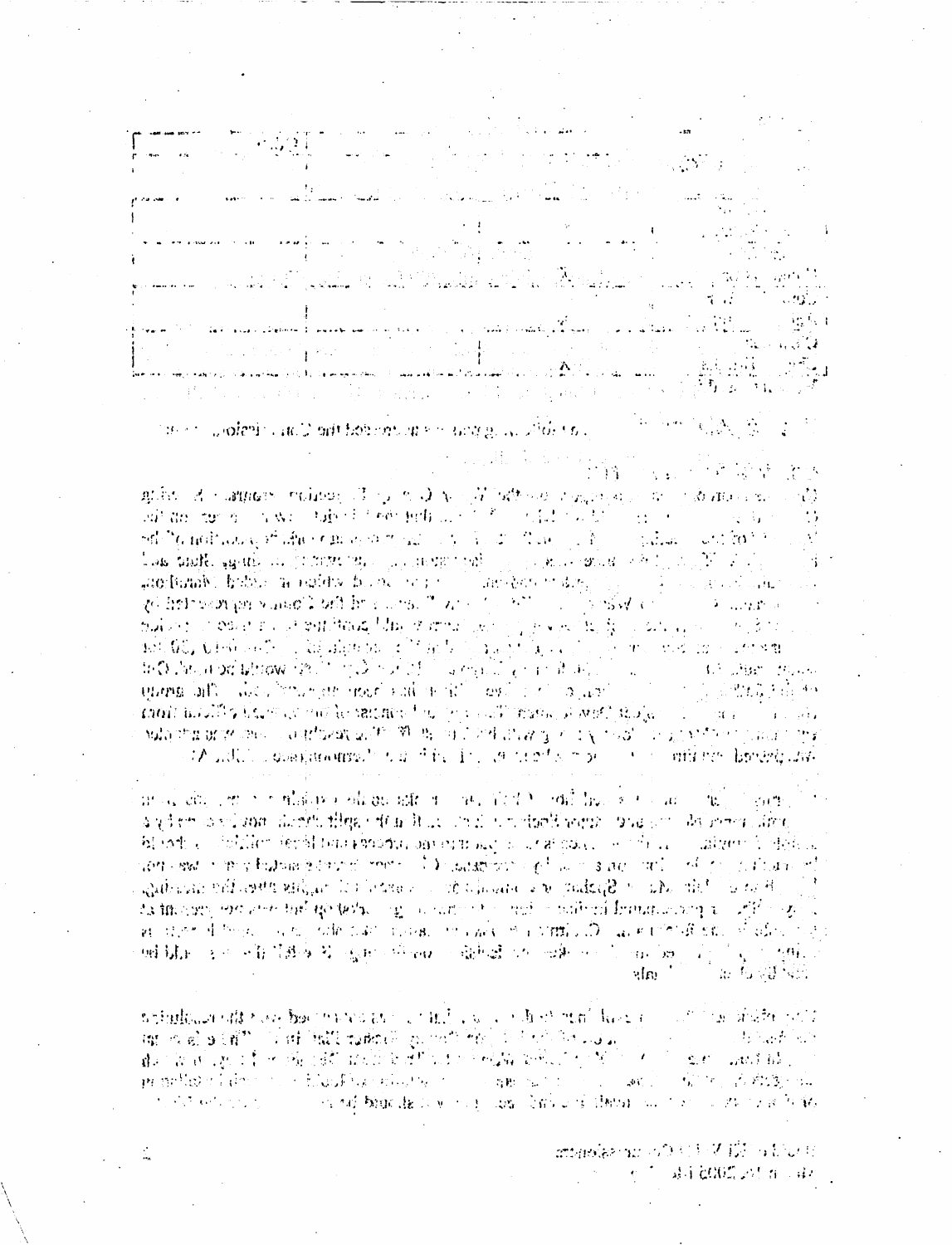| <u>v olg oli monom.</u> |     |    |       |  |
|-------------------------|-----|----|-------|--|
| <b>Board Member</b>     | Yes | No | Other |  |
| Commissioner Gary       |     |    |       |  |
| <b>Bauman</b>           | X   |    |       |  |
| <b>Commissioner</b>     |     |    |       |  |
| Claude Bullock          | X   |    |       |  |
| Commissioner            |     |    |       |  |
| <b>Glenn Patton</b>     | X   |    |       |  |
| Commissioner            |     |    |       |  |
| <b>Andrew Tobin</b>     | X   |    |       |  |
| Chairman                |     |    |       |  |
| <b>Charles Brooks</b>   | X   |    |       |  |

Motion passed *5* to 0

Vote on motion:

PUBLIC COMMENT: The following persons addressed the Commission: None

### COMMISSIONER'S ITEMS

Chairman Brooks gave a report on the Water Quality Protection Program Steering Committee Meeting. He told the KL WTD Board that the District now has a seat on the Board as of the meeting on March 4, 2005. During the morning workshop portion of the March 4, 2005 meeting there was open discussion on wastewater funding, State and Federal. There was an unanimous consensus by the Board which included Marathon, Islamorada, Key Largo Wastewater, Key Colony Beach, and the County represented by Mayor Spehar that the Project Development Team would continue to be used to decide disbursement of State and Federal Funds and that the formula of 30-30-30-10 (30 for Islamorada, 30 for Marathon, 30 for Key Largo and 10 for Key West) would be used. Out of the authorized 100 million dollars five million has been appropriated. The group concluded that the Project Development Team would consist of one elected official from each entity in Monroe County along with back up staff. The resolution that was adopted was passed unanimously at the public meeting held in the afternoon (see exhibit A).

Commissioner Bauman asked how Chairman Brooks could explain the memos from Commissioner Nelson and Major Spehar that stated that the split should not be done by a simple formula, more thought needs to be put into the process and local politicians should be making the decisions on a case by case base. Chairman Brooks stated that it was not his job to explain Mayor Spehar or Commissioner Nelson's thoughts after the meeting. Mayor Spehar participated in discussion in the morning workshop but was not present at the vote in the afternoon. Chairman Brooks explained that she represented herself as being very interested in who makes the decisions on funding. She felt that it should be done by elected officials.

Commissioner Bauman explained to the Board that he was concerned with the resolution because there was no mention of the Monroe County Master Plan in it. There is equal weight (one vote each) for Key Largo Wastewater Treatment District and Layton which also gets one vote. Also, there is no sense in the resolution of looking at each installation of money that becomes available and seeing how it should be applied under the Master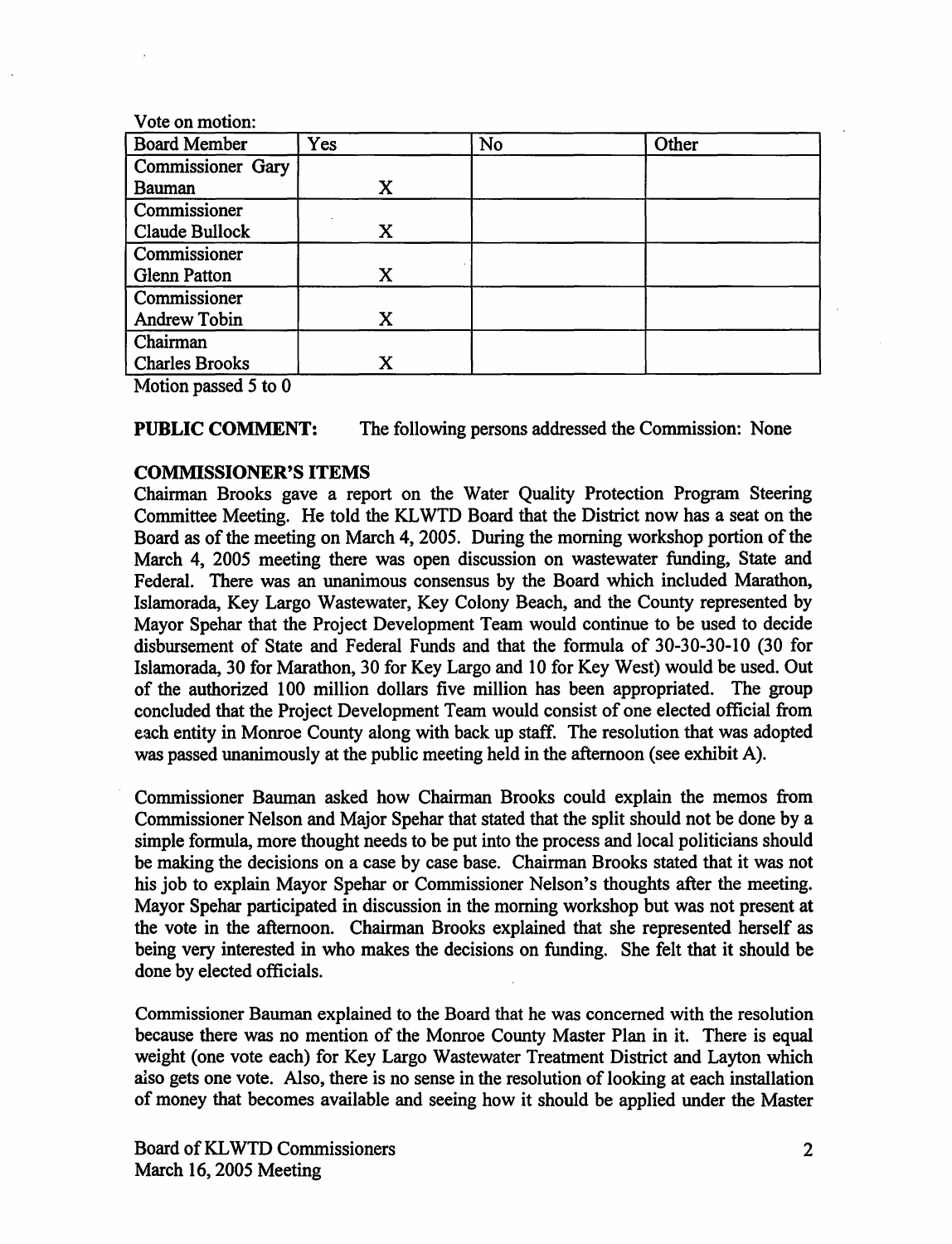Plan. Commissioner Bauman stated that he feels that only the areas of the Keys of the most critical concern and the largest (Islamorada, Marathon, and Key Largo Wastewater Treatment District) should have a vote with the County Staff overseeing the organization and coordinating it. He feels that stating that there is consensus in the Keys on Wastewater is stepping over the bounds.

Chairman Brooks stated that the Project Management Plan, and the fact that the District is in it is because we have projects that are part of and prioritized in the Master Wastewater Plan, should be used. The resolution is like us making one resolution to handle a segment of an overall issue. Chairman Brooks explained that the resolution is only covering one issue, how to fund the money to support the Master Wastewater Plan.

Chairman Brooks feels that the State has a certain interest in carrying out this resolution at this point. It could change politically in the future but at this time he feels that this is how it would materialize now.

*Discussion of options in finding new rational ways to divide Federal grant monies among Keys Governments.*  RESOLUTION 03-03-05

A RESOLUTION OF THE KEY LARGO WASTEWATER TREATMENT DISTRICT, SUPPORTING A STRATEGIC APPROACH TO ALLOCATION OF FUNDS FOR WASTEWATER TREATMENT PROJECTS

Commissioner Bauman stated that the District needs to be aggressive with this resolution and not wait six months. The District should take the lead with the County's backing and go to Islamorada and Marathon and build consensus and then take it to the Steering Committee.

Commissioner Tobin suggested that the other entities be listed in the resolution.

Commissioner Bullock asked if any monies would currently be jeopardized by approving the resolution. Commissioner Bauman answered that the current monies would not be jeopardized and the District has already ratified the agreement concerning current monies. Chairman Brooks stated that the agreement has not been signed yet and he is concerned over putting hurtles in the way.

Chairman Brooks stated that the priority list is split up into three regions; the Lower Keys, Middle Keys and Upper Keys and each of these regions each have their priorities. The resolution does not state that Key Largo is the number one priority overall.

Commissioner Bauman explained that the resolution says that the people will get together and debate where the most needs are and where the most bang for the buck will be gotten. There is an overall rank for the Keys.

# Motion: Commissioner Bauman made a motion to approve Resolution No. 03- 03-04. Commissioner Tobin seconded the motion.

÷,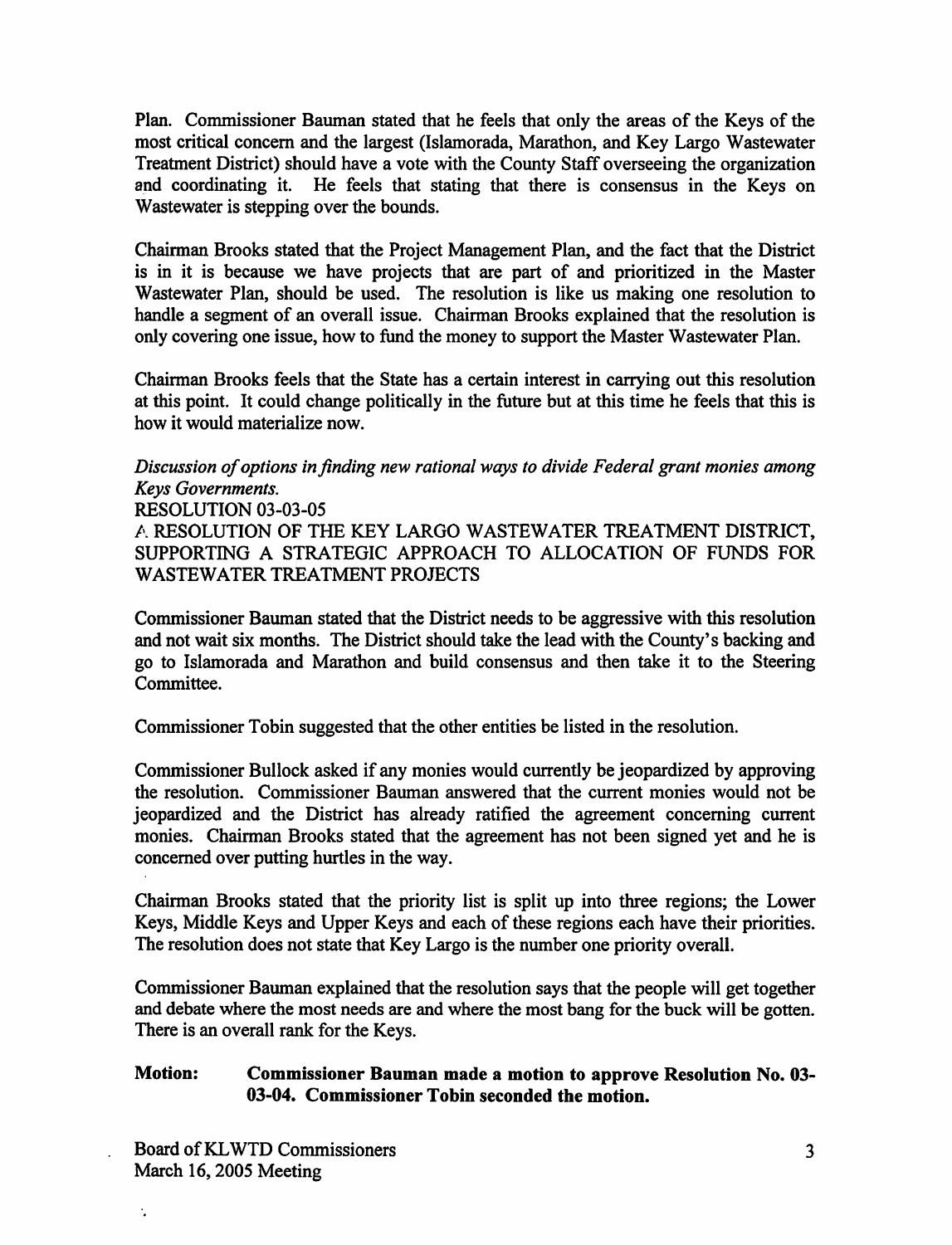Vote on motion:

| <b>Board Member</b>   | Yes          | No | Other |
|-----------------------|--------------|----|-------|
| Commissioner Gary     |              |    |       |
| <b>Bauman</b>         | X            |    |       |
| Commissioner          |              |    |       |
| <b>Claude Bullock</b> | X            |    |       |
| Commissioner          |              |    |       |
| <b>Glenn Patton</b>   | $\mathbf X$  |    |       |
| Commissioner          |              |    |       |
| <b>Andrew Tobin</b>   | $\mathbf{X}$ |    |       |
| Chairman              |              |    |       |
| <b>Charles Brooks</b> |              | X  |       |

Motion passed 4 to 1

# FINANCIAL OFFICER'S REPORT

*Pending Payments List* 

Financial Officer Martin Waits presented the pending payment list for March 16, 2005.

#### Motion: Commissioner Tobin made a motion to approve the pending payments list for March 16, 2005 subject to the availability of funds.  $\mathcal{L}^{\mathcal{L}}$ The motion was seconded by Commissioner Patton.

Vote on motion:

| <b>Board Member</b>   | Yes | No | Other |
|-----------------------|-----|----|-------|
| Commissioner Gary     |     |    |       |
| <b>Bauman</b>         | X   |    |       |
| Commissioner          |     |    |       |
| Claude Bullock        | X   |    |       |
| Commissioner          |     |    |       |
| <b>Glenn Patton</b>   | X   |    |       |
| Commissioner          |     |    |       |
| <b>Andrew Tobin</b>   | X   |    |       |
| Chairman              |     |    |       |
| <b>Charles Brooks</b> | X   |    |       |

Motion passed 5 to 0

*Operating Budget Report*  Financial Officer Martin Waits presented a report on the Operating Budget.

# LEGAL COUNSEL REPORT

*Agreements with the Property Appraiser and Tax Collector for Monroe County.* 

Motion: Commissioner Tobin made a motion to approve the Non-Ad Valorem Agreements with the Monroe County Property Appraiser and Tax Collector. The motion was seconded by Commissioner Bullock.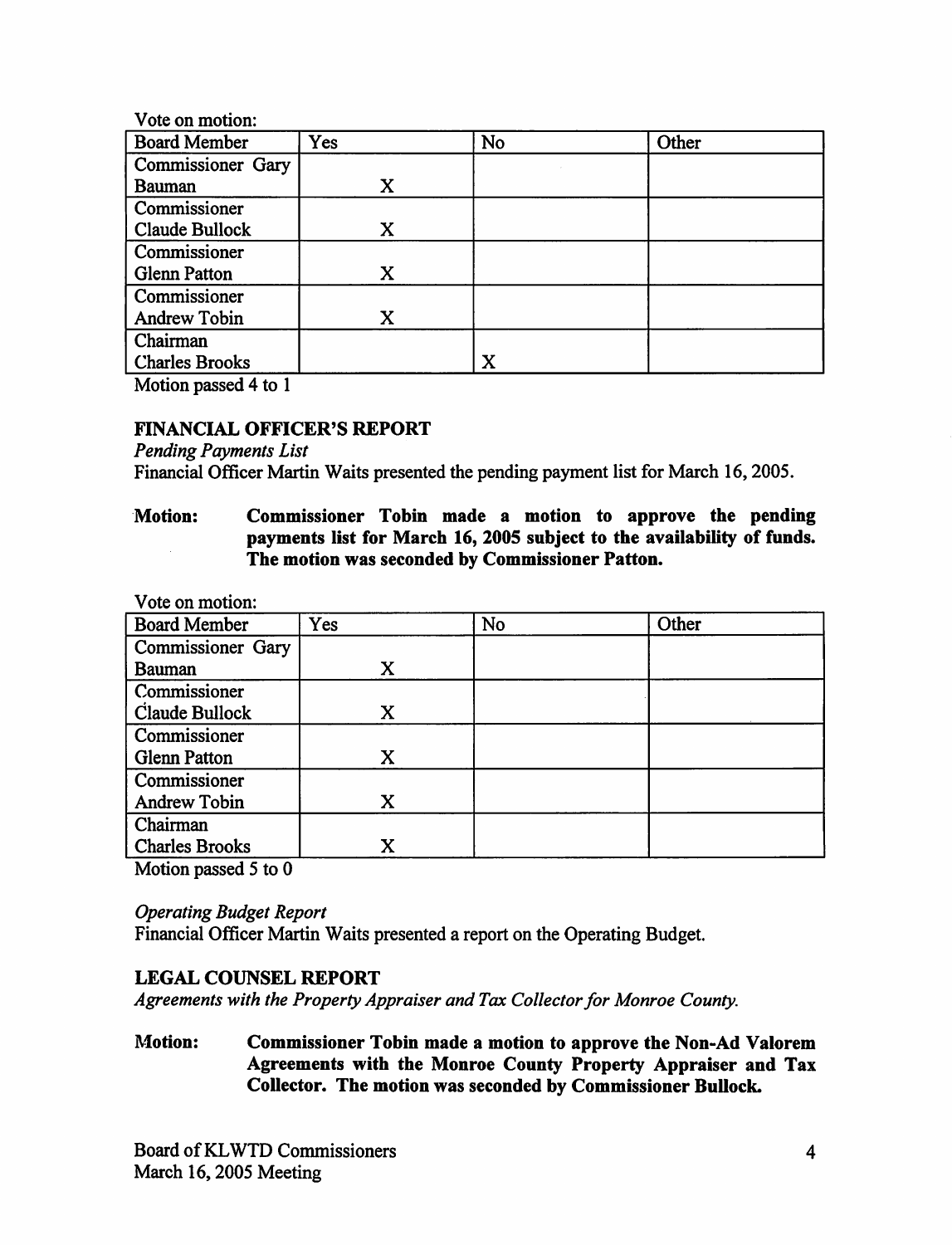| Vote on motion:          |             |    |       |
|--------------------------|-------------|----|-------|
| <b>Board Member</b>      | Yes         | No | Other |
| <b>Commissioner Gary</b> |             |    |       |
| Bauman                   | X           |    |       |
| Commissioner             |             |    |       |
| <b>Claude Bullock</b>    | $\mathbf X$ |    |       |
| Commissioner             |             |    |       |
| <b>Glenn Patton</b>      | X           |    |       |
| Commissioner             |             |    |       |
| <b>Andrew Tobin</b>      | $\mathbf X$ |    |       |
| Chairman                 |             |    |       |
| <b>Charles Brooks</b>    | X           |    |       |

Motion passed 5 to 0

# *Public Hearing*

RESOLUTION 04-03-05 A RESOLUTION OF THE KEY LARGO WASTEWATER TREATMENT DISTRICT, REPEALING SECTION 48-101.003 OF THE DISTRICT'S INTERIM WASTEWATER POLICIES

Chairman Brooks declared the Public Hearing opened and called for any comments from the public. There were no comments from the public. Chairman Brooks closed the public hearing.

# Motion: Commissioner Tobin made a motion to approve Resolution No. 04-03- 05. Commissioner Patton seconded the motion.

| Vote on motion:       |     |                |       |
|-----------------------|-----|----------------|-------|
| <b>Board Member</b>   | Yes | N <sub>o</sub> | Other |
| Commissioner Gary     |     |                |       |
| Bauman                | X   |                |       |
| Commissioner          |     |                |       |
| Claude Bullock        | X   |                |       |
| Commissioner          |     |                |       |
| <b>Glenn Patton</b>   | X   |                |       |
| Commissioner          |     |                |       |
| <b>Andrew Tobin</b>   | X   |                |       |
| Chairman              |     |                |       |
| <b>Charles Brooks</b> | X   |                |       |

Motion passed 5 to 0

Â,

# *Report on use of Bond Counsel and Financial Advisor*

District Counsel Thomas Dillon reviewed the memo that was in the agenda package and told the Board that it was a primer for them in regards to procedure and vocabulary.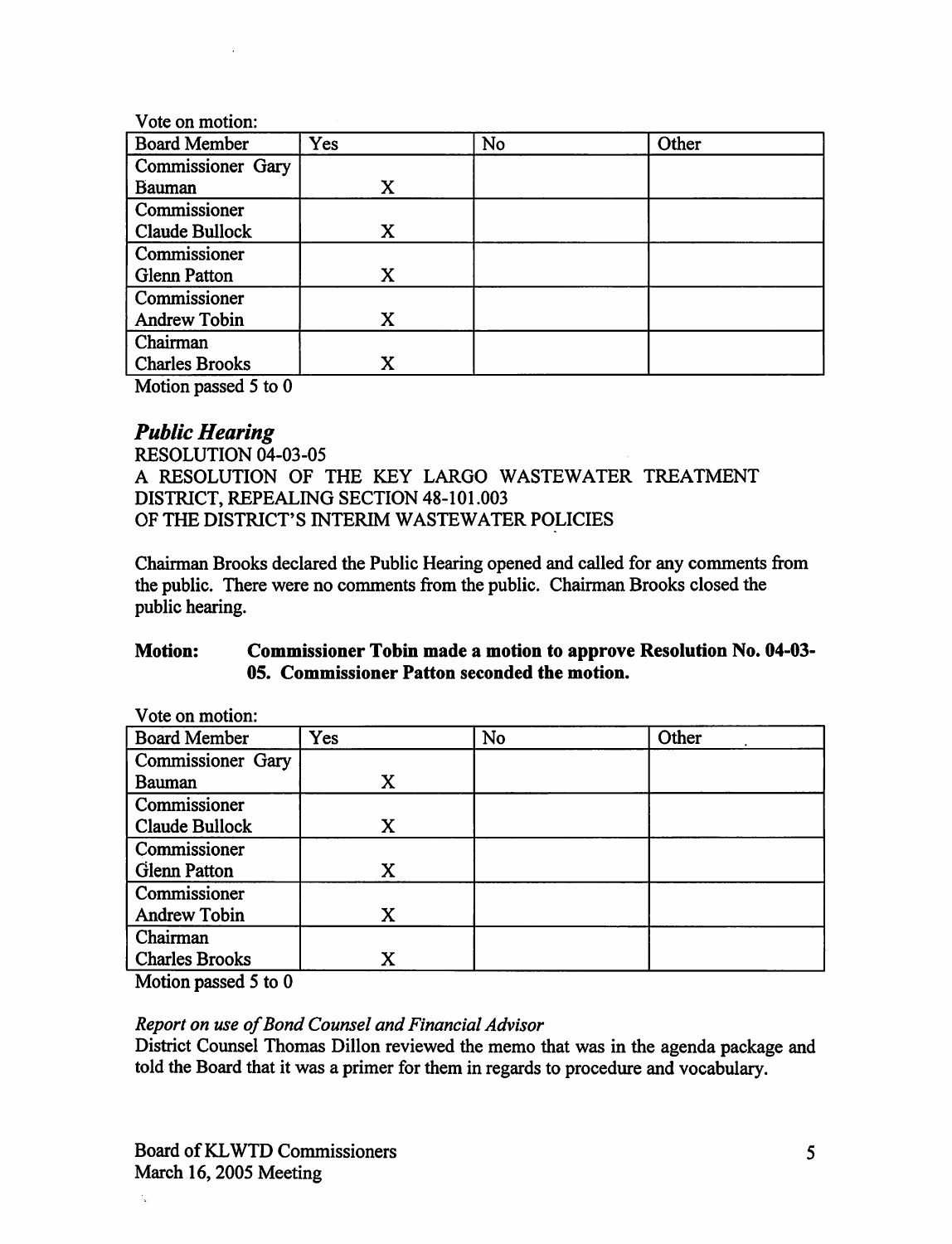Commissioner Tobin said that he would like the District Counsel to follow up with checking resumes for Financial Advisors. He would like to have an advisor that would have enough skills so that he would be able to evaluate bonding versus special assessments versus borrowing money and he would also be able to give us his experience working with other municipalities as to what direction is best.

### *System Development Charge Limits*

The Board directed the District Counsel not to do anything further on amending the FONSI.

#### ENGINEERS REPORT

Ed Castle, District Engineer, reviewed his report on the Key Largo Trailer Village. Collection System Vacuum Pits are being set in the Village.

Commissioner Patton requested that cost figures on cold patching the streets be provided to the Board.

Mr. Castle said that Airvac is finishing up the re-profiling the Key Largo Park Project design for Airvac and the plans will be ready to go when the District is ready to proceed with ADB.

### *GENERAL MANAGER'S REPORT*

*Sexton Cove I Lake Surprise Engineer Selection*  General Manager Charles Fishburn presented the review of the seven Engineering Firms which were done by him and Ed Castle.

Ed Castle of Weiler Engineering stated that Weiler Engineering works for the District under a Work Authorization and is not the General Engineer under contract.

The Board had the firm's present give a five minute presentation. The following were present and made a presentation: Douglas Eckmann for Boyle Engineering, Patrick Mullenn (of MWH) representing Arcadus and Terry Zaudtke & Gerald Cox from CPH.

Motion: Commissioner Tobin made a motion to table the item of Lake Surprise/Sexton Cove Engineering Firm to the April 6, 2005 meeting and that the Staff is to split the project into two parts, one part being the collection system and transmission lines and the second part the Treatment Plant and Deep Wells and to bring back the top three rankings of the engineering firms for each part. The motion was seconded by Commissioner Bullock.

Vote on motion:

| <b>Board Member</b>      | $v_{es}$ | No | <b>Other</b> |
|--------------------------|----------|----|--------------|
| <b>Commissioner Gary</b> |          |    |              |
| <b>Bauman</b>            |          |    |              |
| Commissioner             |          |    |              |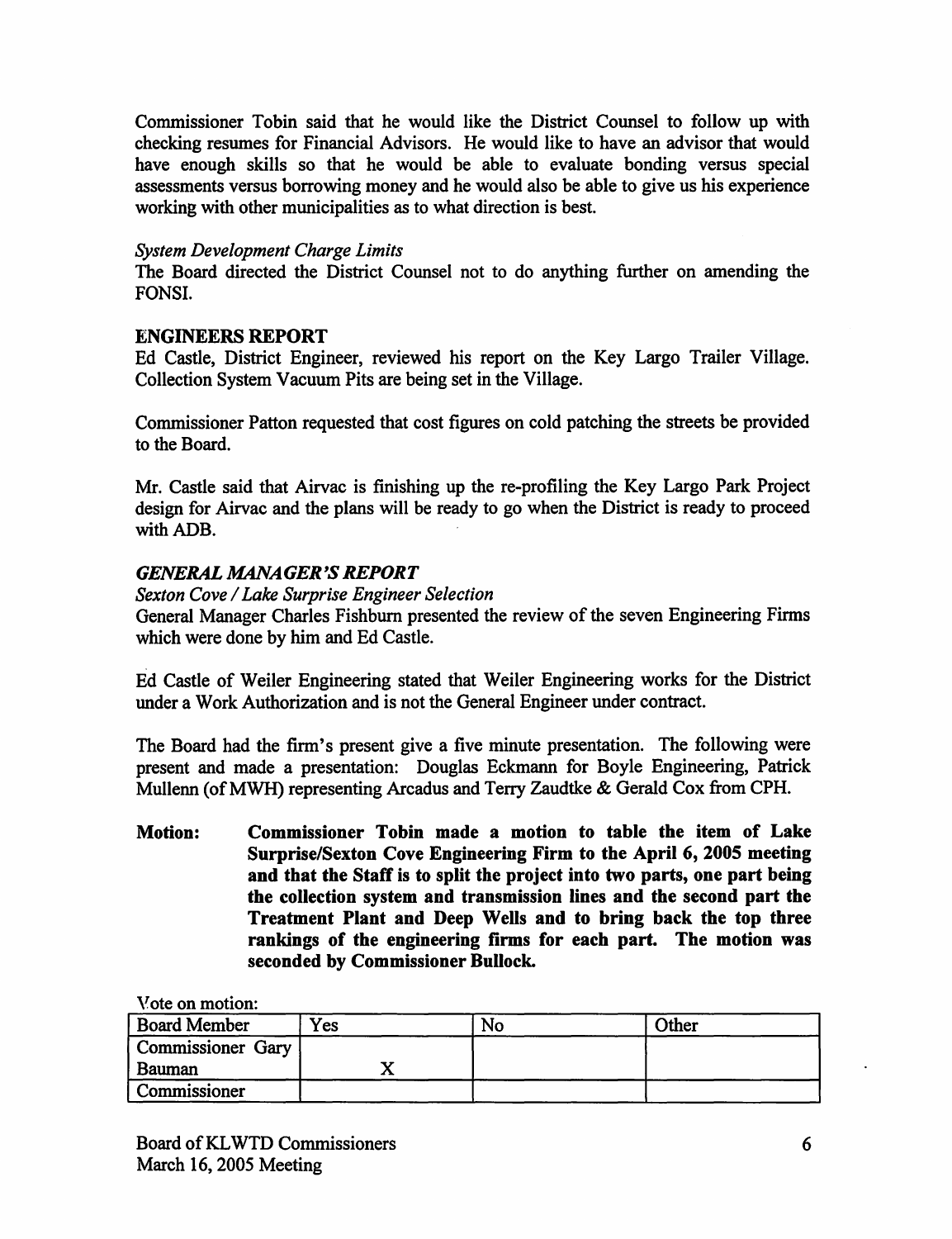| Claude Bullock        |  |  |
|-----------------------|--|--|
| Commissioner          |  |  |
| <b>Glenn Patton</b>   |  |  |
| Commissioner          |  |  |
| <b>Andrew Tobin</b>   |  |  |
| Chairman              |  |  |
| <b>Charles Brooks</b> |  |  |

Motion passed *5* to 0

# *New Position* - *Project Development Engineer*

General Manager Charles Fishburn explained to the Board that the District has benefited greatly from employing local professionals. He would like to ad an experienced registered professional engineer to the District Staff.

Mr. Fishburn stated that he is planning to day the Project Development Engineer a salary of \$60,000 a year with an anticipated increase of 15% after a six month review.

Discuss among the Board Member followed and Ms. Blank (proposed Project Development Engineer) answered questions from the Board.

# Motion: Commissioner Patton made a motion to approve the new position of Project Development Engineer. The motion was seconded by Commissioner Bullock.

| <b>Board Member</b>      | $Y\bar{\text{es}}$ | <b>No</b> | Other |
|--------------------------|--------------------|-----------|-------|
| <b>Commissioner Gary</b> |                    |           |       |
| <b>Bauman</b>            | X                  |           |       |
| Commissioner             |                    |           |       |
| <b>Claude Bullock</b>    | X                  |           |       |
| Commissioner             |                    |           |       |
| <b>Glenn Patton</b>      | X                  |           |       |
| Commissioner             |                    |           |       |
| <b>Andrew Tobin</b>      |                    | X         |       |
| Chairman                 |                    |           |       |
| <b>Charles Brooks</b>    |                    |           |       |

Vote on motion:

Motion passed 4 to I

District Counsel Thomas Dillon clarified for the record that there are now two engineering projects, one for the Collection System and Transmission Lines and one for the Treatment Plant and Deep Well Injection. The Engineer and the General Manager are going to do their rankings as they did before but they are going to name the top three selections for each of the two projects. The Board also has available to them the revised statements to their qualifications and can make any decision that they want to at the next regular meeting. Mr. Dillon recommended that the Board limit their discussion as to the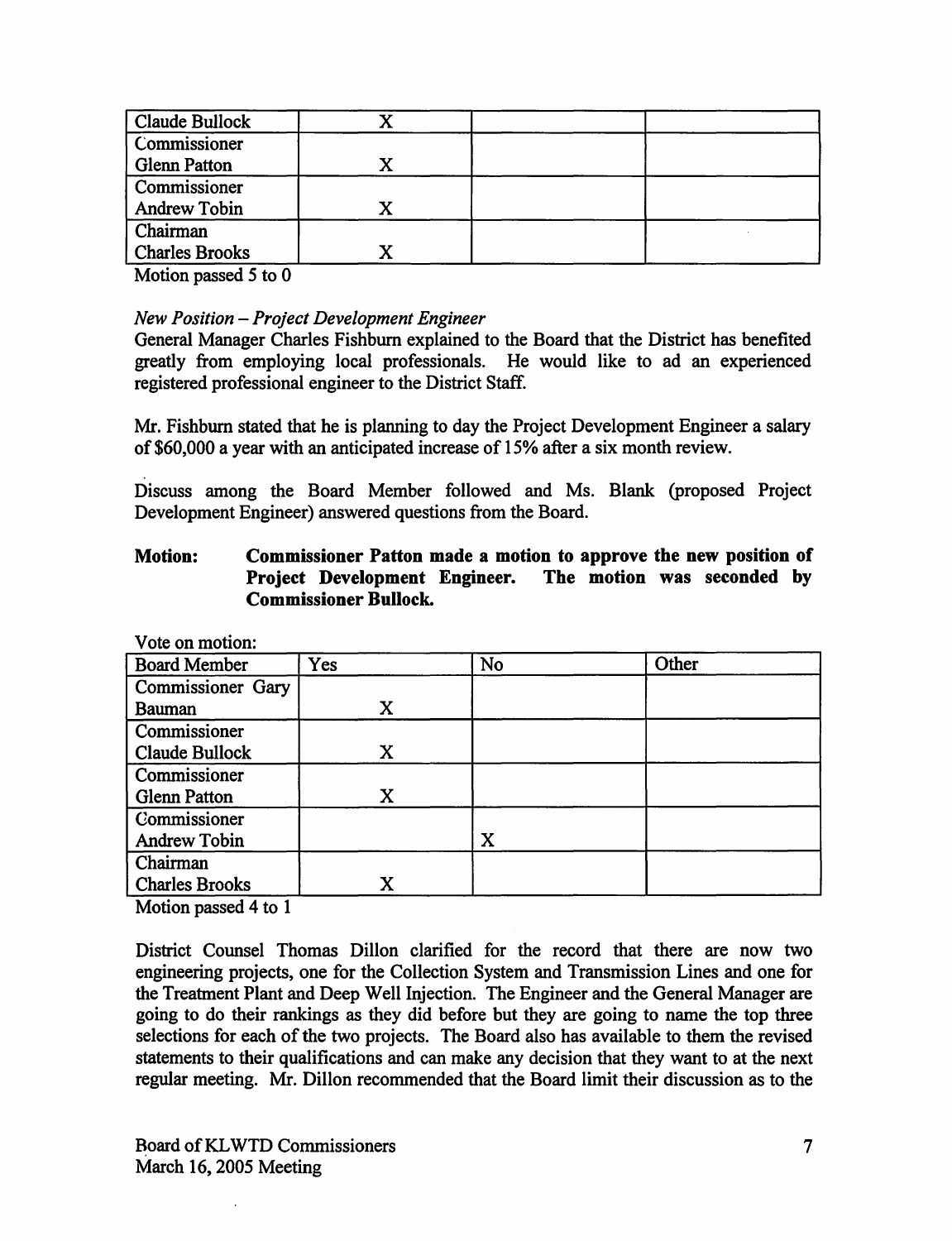details of why one firm is being chosen over another, unless someone feels that it is important to have that discussion. He will recommend a motion for protocol.

#### *Special Call Meeting*

General Manager Charles Fishburn requested that the Board set a Special Call Meeting on March 30, 2005 to Discuss System Development Charges, have a SRF Funding presentation and action on the purchase of a District truck.

#### Motion: Commissioner Tobin made a motion to call a Special Call meeting on March 30, 2005. Commissioner Bullock made the second.

| Vote on motion:          |             |    |       |  |
|--------------------------|-------------|----|-------|--|
| <b>Board Member</b>      | Yes         | No | Other |  |
| <b>Commissioner Gary</b> |             |    |       |  |
| <b>Bauman</b>            | $\mathbf X$ |    |       |  |
| Commissioner             |             |    |       |  |
| <b>Claude Bullock</b>    | X           |    |       |  |
| Commissioner             |             |    |       |  |
| <b>Glenn Patton</b>      | X           |    |       |  |
| Commissioner             |             |    |       |  |
| <b>Andrew Tobin</b>      | X           |    |       |  |
| Chairman                 |             |    |       |  |
| <b>Charles Brooks</b>    | X           |    |       |  |

Motion passed 5 to 0

NOTE: Commissioner Bauman stated that he would like to apologize to Chairman Brooks for interrupting him during discussion and that he should have stopped talking when the Chairman requested him to. He met no disrespect to Chairman Brooks.

#### ADJOURNMENT

 $\ddot{\phantom{a}}$ 

After a motion to adjourn by Commissioner Patton and a second by Commissioner Bullock the Board adjourned the meeting at 8:39 PM.

 $\mathcal{A}$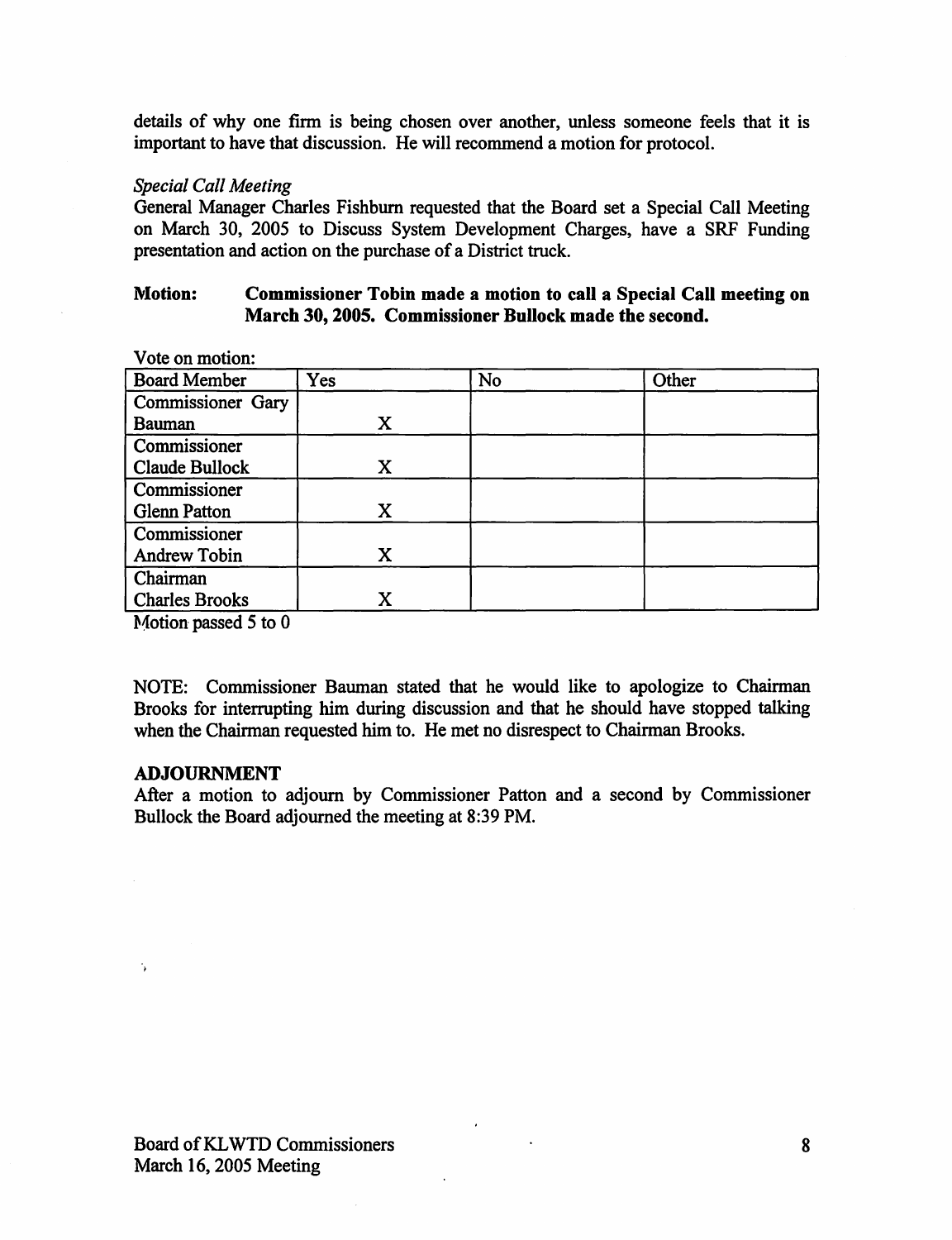The KL WTD meeting minutes of March 16, 2005 were approved on April 20, 2005.

Chairman Charles Brooks



Board of KL WTD Commissioners March 16, 2005 Meeting